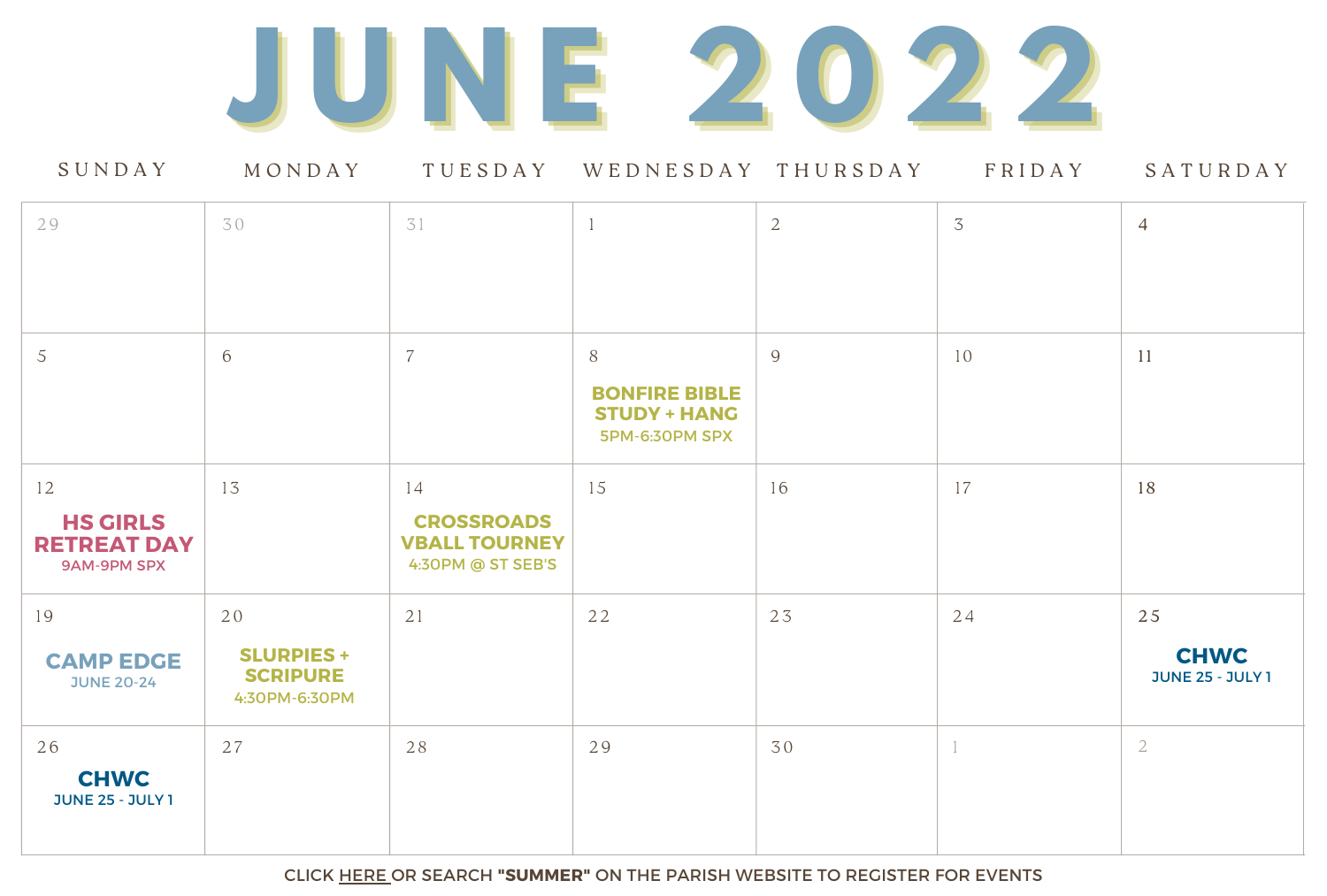| SUNDAY         | MONDAY                                                            | TUESDAY | WEDNESDAY THURSDAY                                             |                                                                | FRIDAY                                                        | SATURDAY       |
|----------------|-------------------------------------------------------------------|---------|----------------------------------------------------------------|----------------------------------------------------------------|---------------------------------------------------------------|----------------|
| 25             | 26<br><b>CHWC</b><br><b>JUNE 25 - JULY 1</b>                      | 27      | 29                                                             | 30                                                             |                                                               | $\overline{2}$ |
| $\overline{3}$ | $\overline{4}$                                                    | 5       | 6                                                              | 7<br><b>TIPPY COW!</b><br>5:30PM-6:30PM                        | 8                                                             | 9              |
| 10             | 11<br><b>TENNIS</b><br><b>TOURNAMENT</b><br><b>6PM-7:30PM GMS</b> | 12      | 13                                                             | 14                                                             | 15                                                            | 16             |
| 17             | 18                                                                | 19      | 20<br><b>LEADERSHIP</b><br><b>RETREAT</b><br><b>JULY 20-21</b> | 21<br><b>LEADERSHIP</b><br><b>RETREAT</b><br><b>JULY 20-21</b> | 22                                                            | 23             |
| 24<br>31       | 25<br><b>VBS WEEK</b><br><b>JULY 25-29</b>                        | 26      | 27                                                             | 28                                                             | 29<br><b>OUTDOOR</b><br><b>MOVIE NIGHT</b><br><b>9PM-11PM</b> | 30             |

CLICK [HERE](https://spxcatholic.org/faith-formation/high-school/youth-ministry-events-registration/) OR SEARCH **"SUMMER"** ON THE PARISH WEBSITE TO REGISTER FOR EVENTS